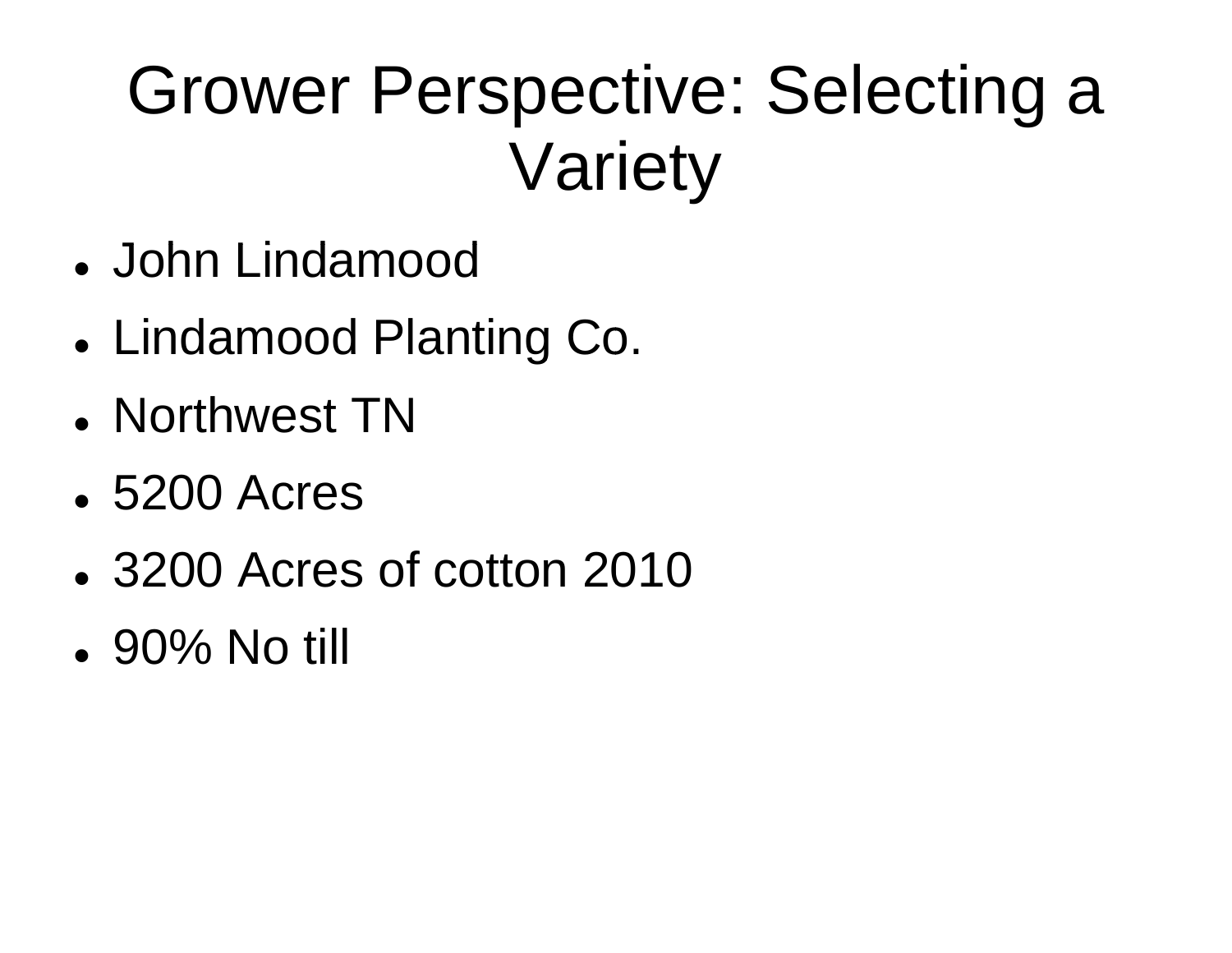# **Discussion of Variety Selection**

- Importance of Variety Selection
- Type of information needed
- Source of information
- The consultants role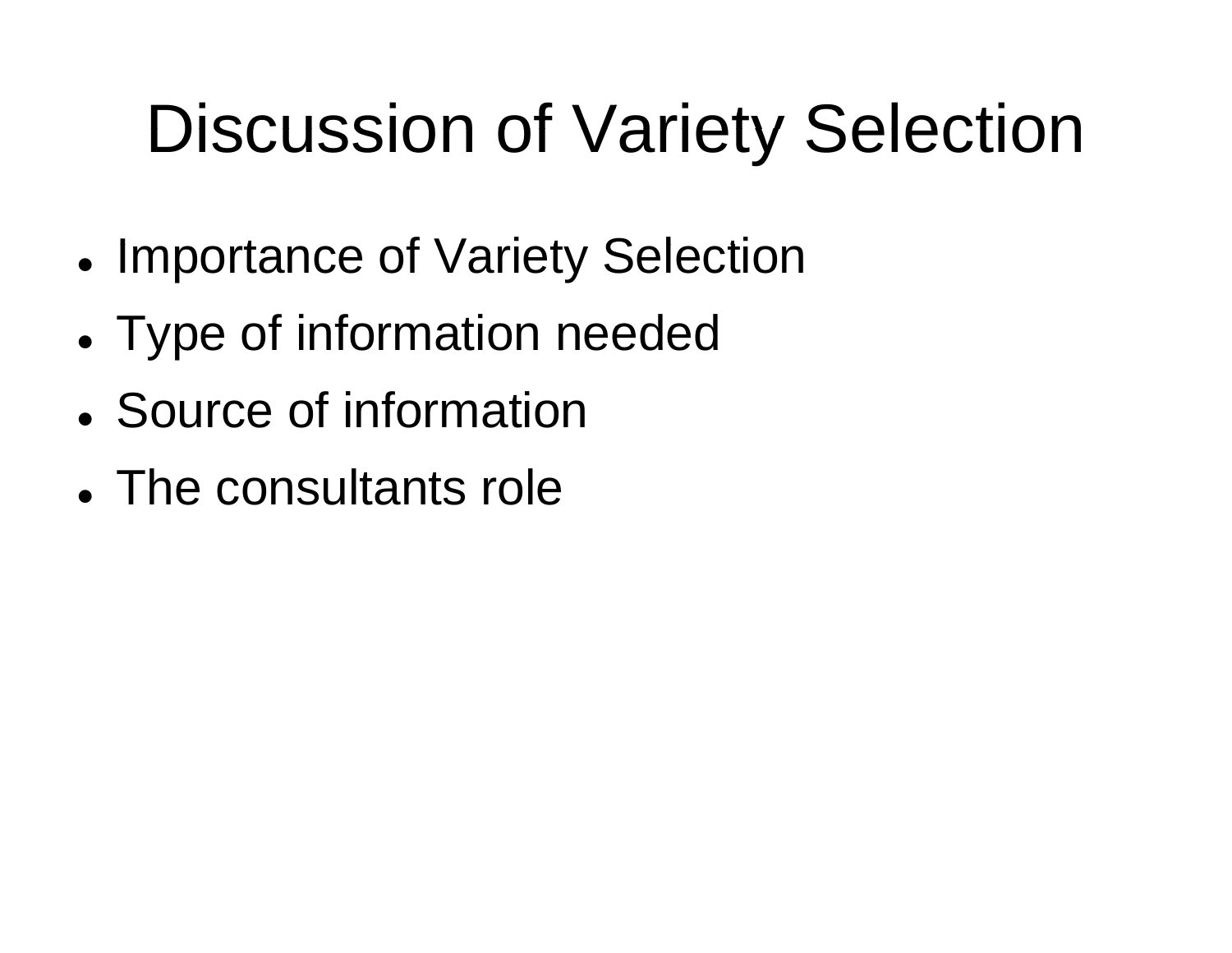# Importance of Variety Selection

- Maximum yield potential is established at time of planting
- Not all varieties are created equal
- $\bullet$ • Yields and grades within varieties respond differently to various soil types and environments
- There is a need to coordinate weed control programs with the selection of appropriate genetic traits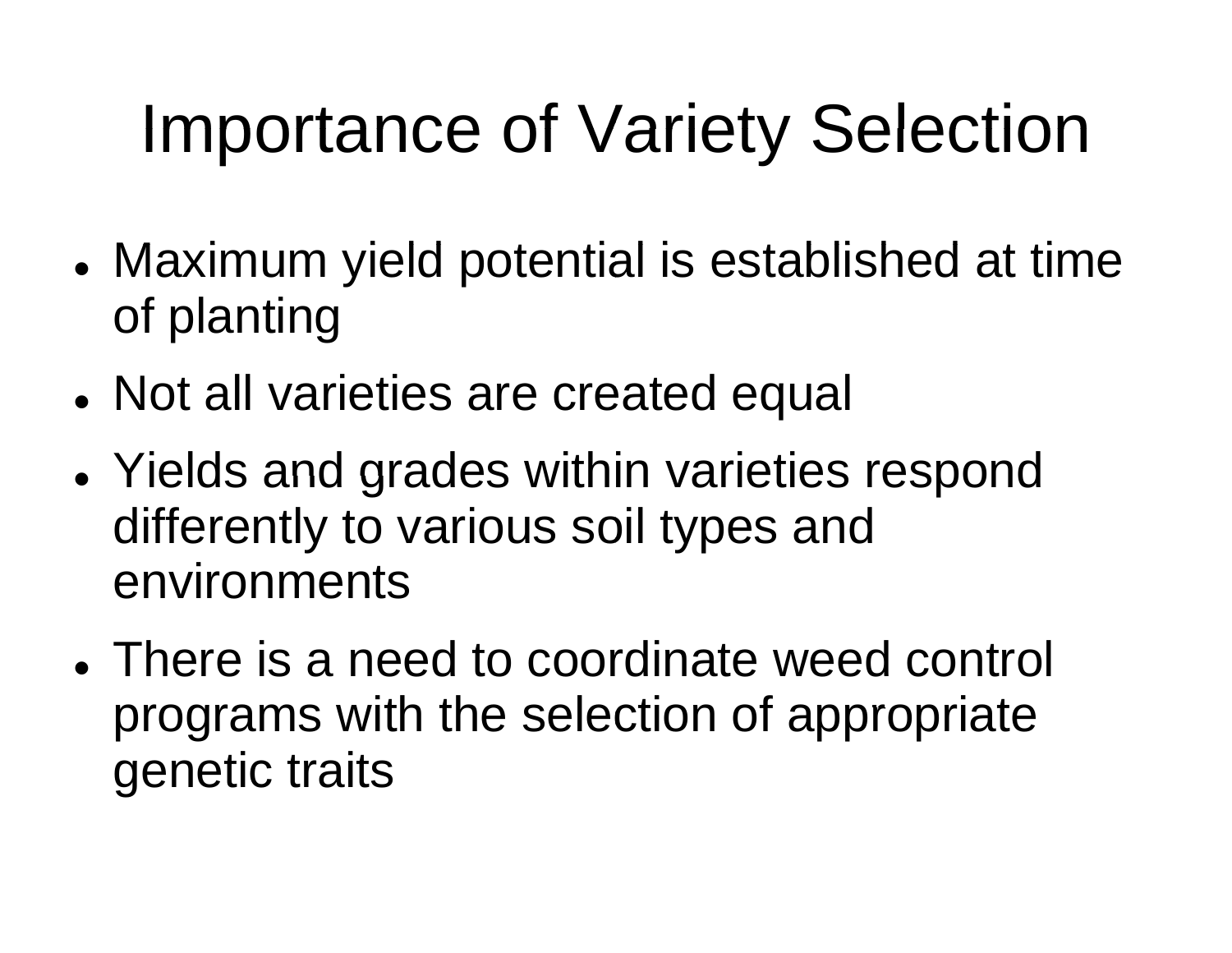# Information needed in order to select the right varieties

- Relative maturities
- $\bullet$ • Seedling vigor
- Yield response across varying soil types and environments
- Grade qualities
- Storm resistance
- GMO's- herbicide traits
	- What products can we u suse
	- $-$  How effective are they
	- What damage can we expect to see to the crop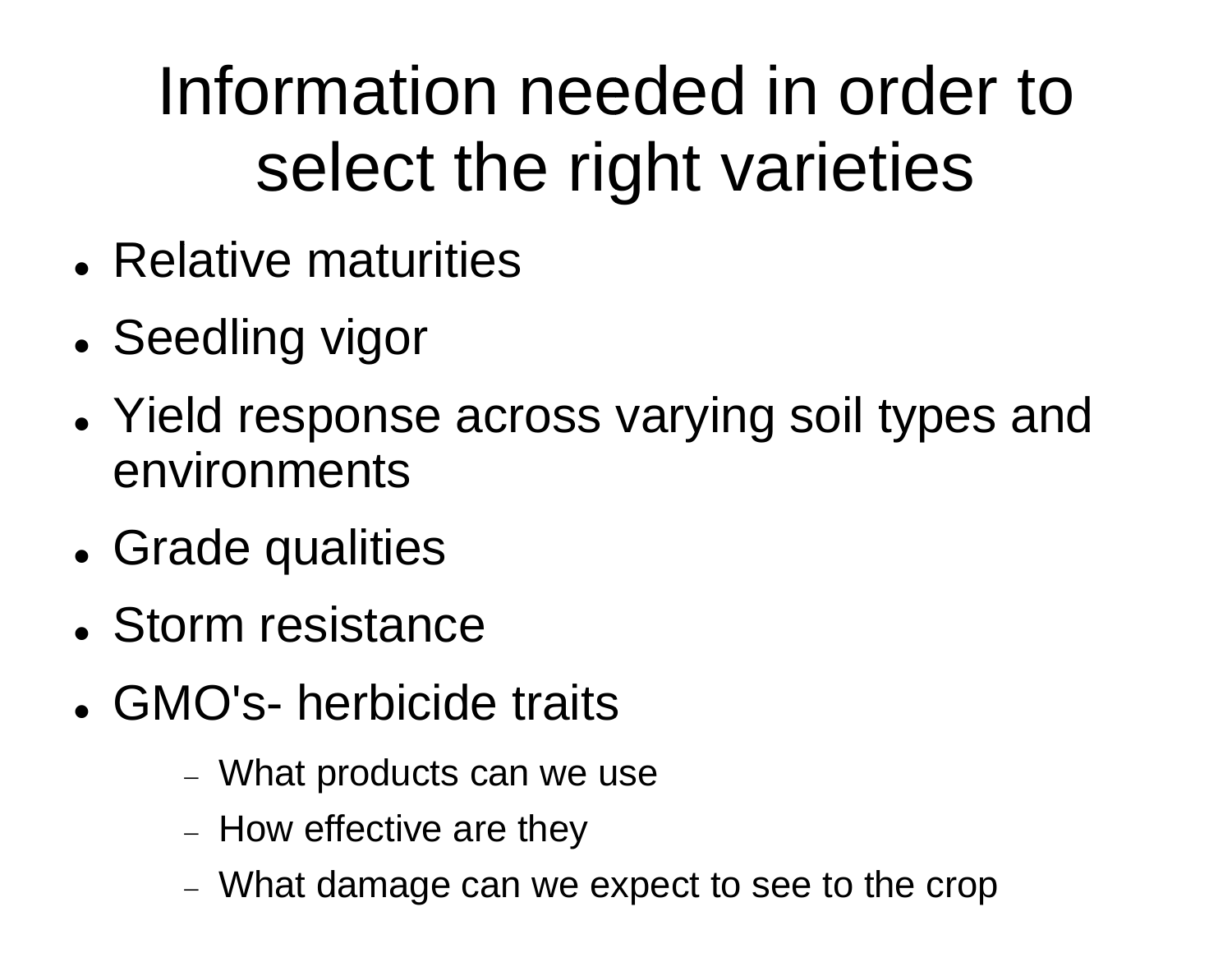#### Sources of Information for Variety **Selection**

- Personal experience
	- Advantages
		- Your fields and soil types
		- Aware of any limiting factors affecting yield
		- Opportunity to look at varieties over multiple years and a variety of environments
	- Weaknesses
		- Producers tend to have short term memory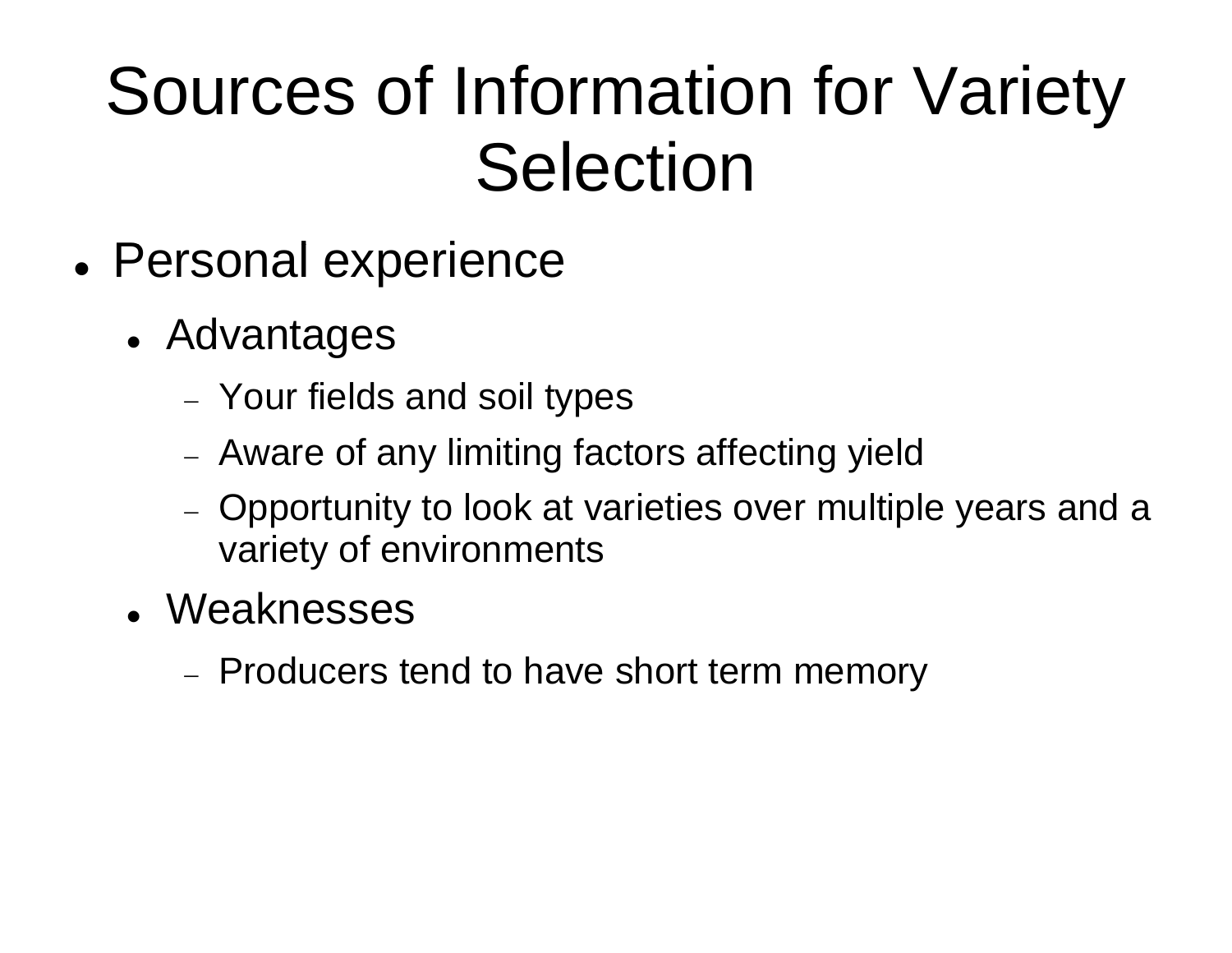### Sources Continued

- Local Feedback
	- Advantages
		- Again, the conditions an d soil types similar to your own
	- Disadvantages
		- Tendency to exaggerate strengths and weaknesses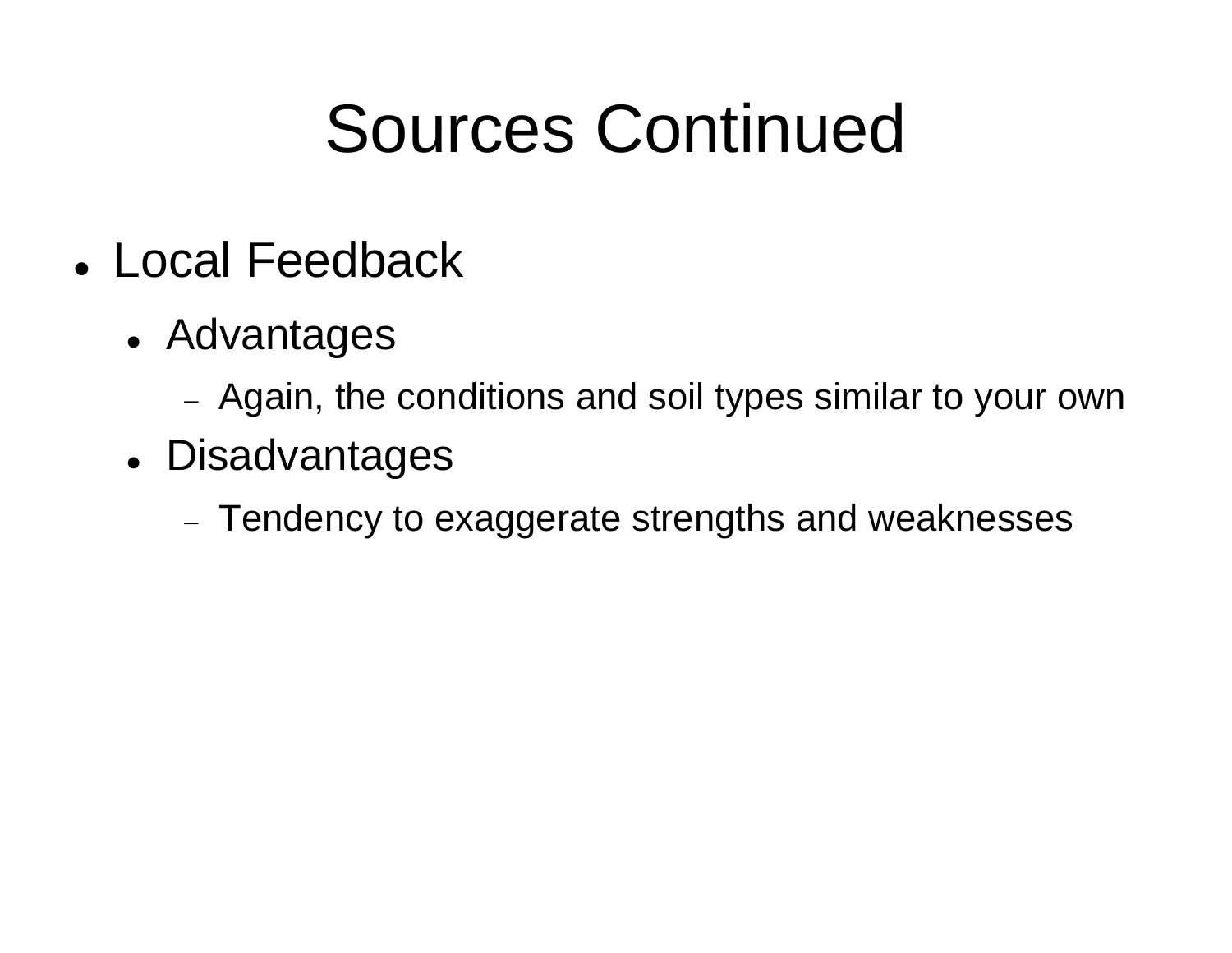# Sources Continued

- University Data
	- Advantages
		- Organized and reliable, collected over time
		- Analyzed for both yields and grades
		- Data is collected over multiple sites
	- Weaknesses
		- Possibilities of different soil types and environments than your own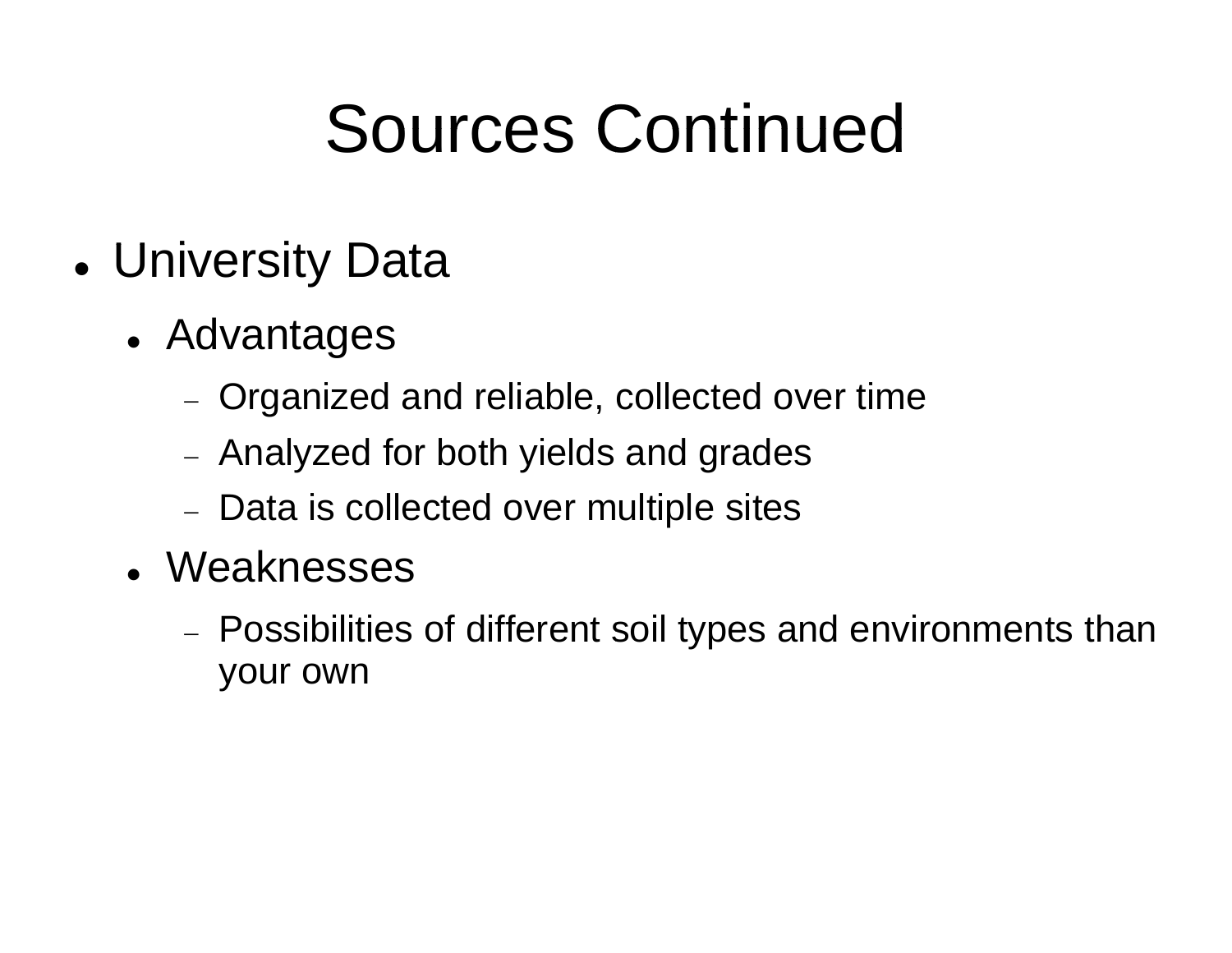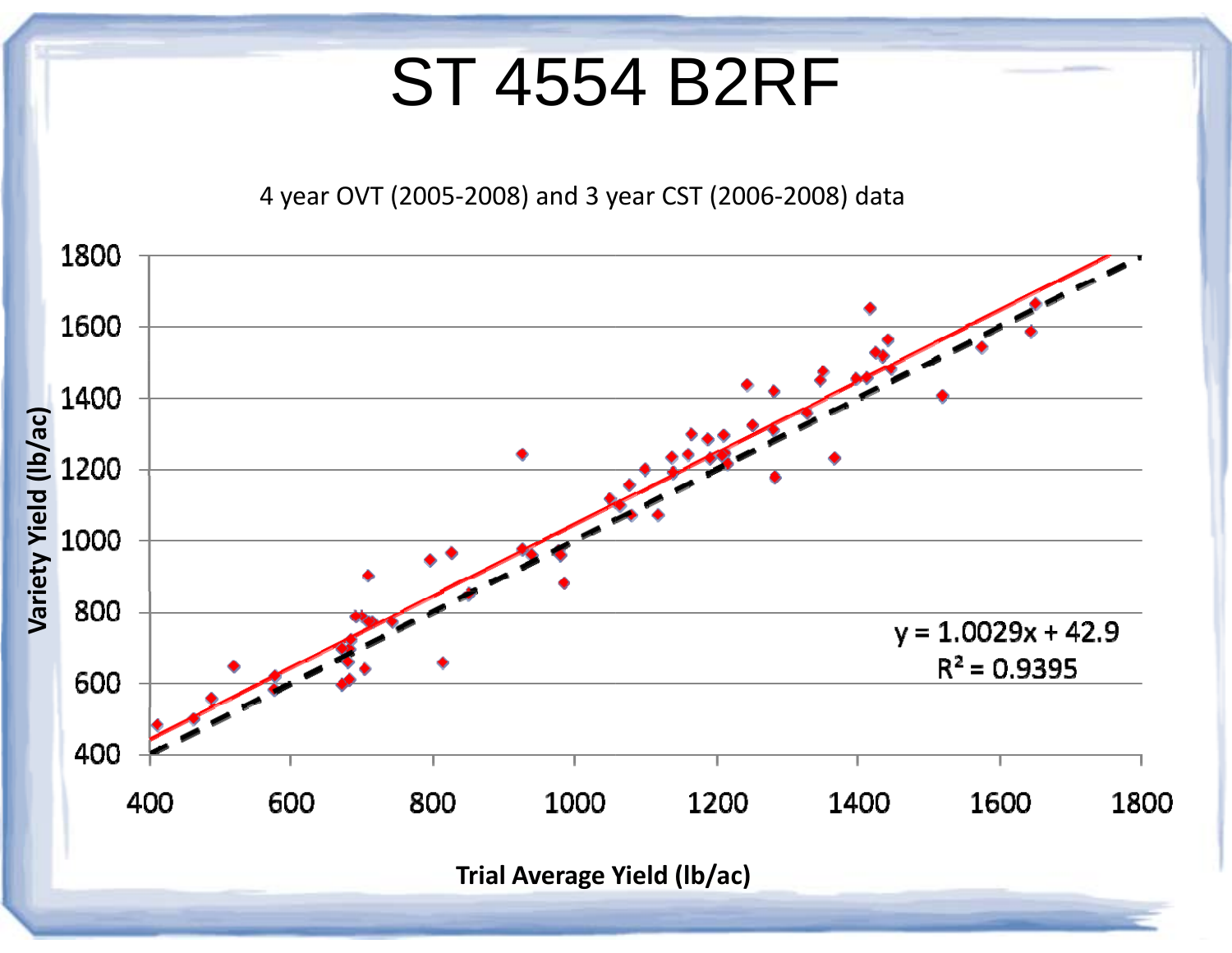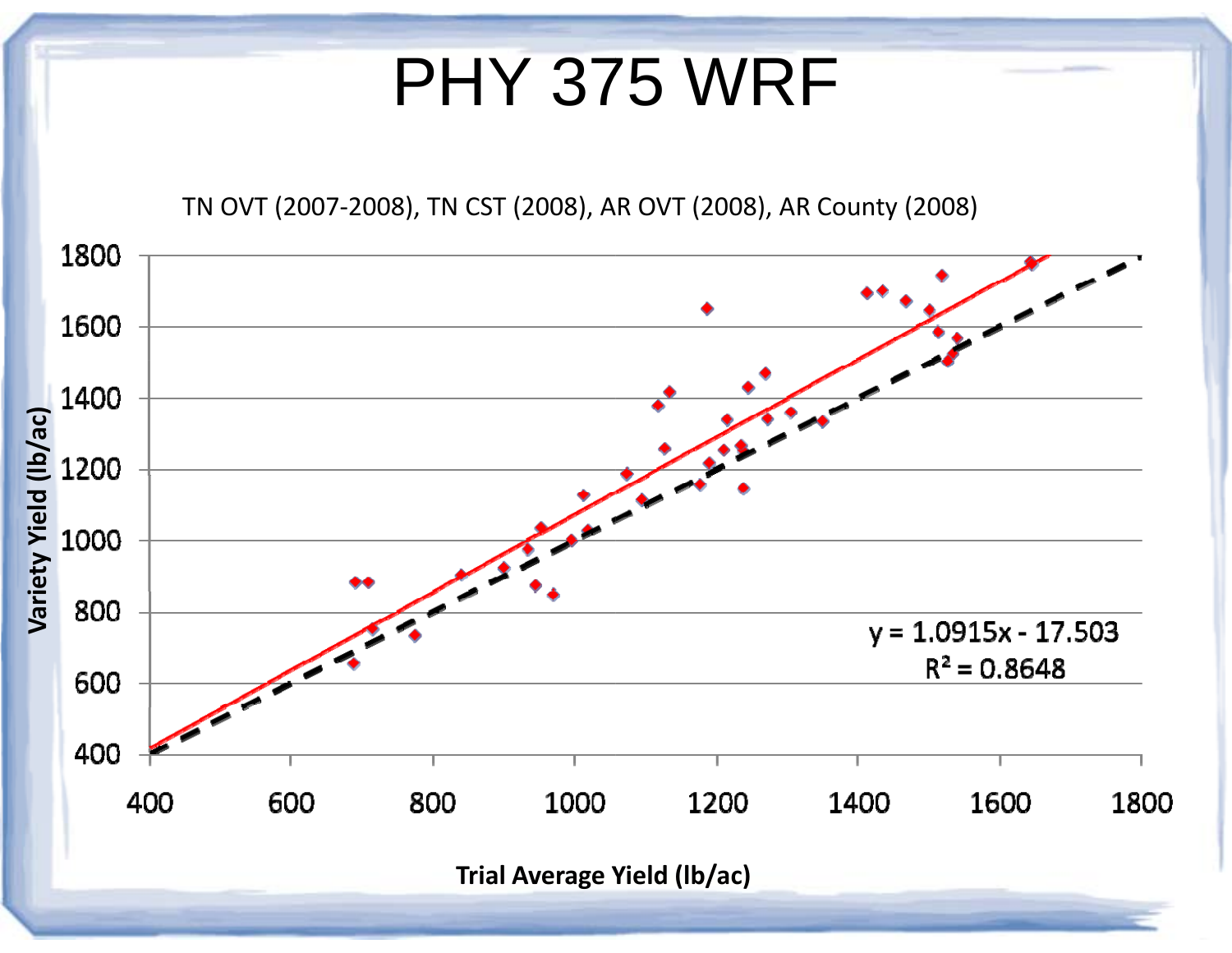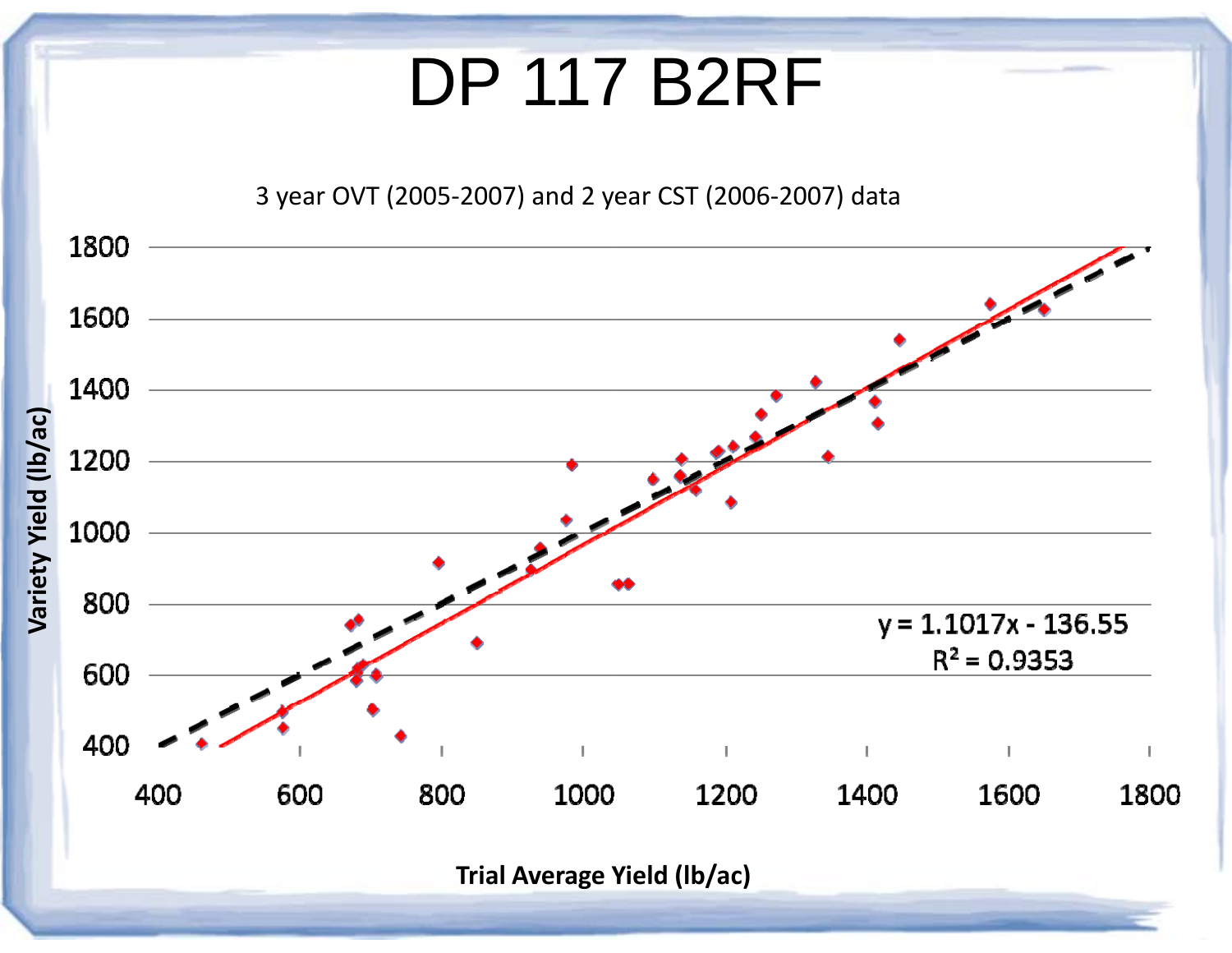#### OVT T Top 20

**Table OVT1.** Lint yield, gin turnout, and fiber quality of 42 entries in the 2008 Tennessee Official Variety Trial averaged across five test locations, listed by yield rank.

| <b>Yield</b>   |                     |                    |                   |                   |                     |                       | Uni-    |                    |
|----------------|---------------------|--------------------|-------------------|-------------------|---------------------|-----------------------|---------|--------------------|
| <b>Rank</b>    | <b>Variety</b>      | <b>Gin Turnout</b> | <b>Lint Yield</b> | <b>Micronaire</b> | <b>Fiber Length</b> | <b>Fiber Strength</b> | formity | <b>Color Grade</b> |
|                |                     | %                  | lb/ac             |                   | in                  | $g$ /tex              | %       |                    |
| $\mathbf{1}$   | PHY 375 WRF         | 38.5               | 1590              | 4.2               | 1.12                | 29.3                  | 82.1    | 41                 |
| $\overline{2}$ | <b>PHY 370 WR</b>   | 38.0               | 1547              | 4.5               | 1.10                | 29.9                  | 82.3    | 41                 |
| 3              | <b>ST 5458 B2RF</b> | 37.8               | 1546              | 4.6               | 1.14                | 30.9                  | 81.5    | 41                 |
| $\overline{4}$ | FM 1740 B2F         | 39.1               | 1545              | 4.4               | 1.12                | 29.8                  | 82.4    | 31                 |
| 5              | <b>BCSX0727B2F</b>  | 37.1               | 1497              | 4.7               | 1.13                | 29.3                  | 81.6    | 41                 |
| 6              | <b>BCSX0721B2F</b>  | 38.9               | 1469              | 4.5               | 1.15                | 29.6                  | 82.1    | 41                 |
| $\overline{7}$ | <b>DP 444 BG/RR</b> | 38.3               | 1467              | 4.1               | 1.11                | 29.4                  | 82.4    | 41                 |
| 8              | <b>NG 3331 B2RF</b> | 36.5               | 1453              | 4.6               | 1.11                | 30.7                  | 83.1    | 41                 |
| 9              | <b>DP 0935 B2RF</b> | 38.9               | 1451              | 4.3               | 1.12                | 29.9                  | 81.6    | 31                 |
| 10             | <b>DG 2570 B2RF</b> | 38.0               | 1440              | 4.4               | 1.12                | 29.8                  | 82.2    | 31                 |
| 11             | <b>ST 4427 B2RF</b> | 36.6               | 1439              | 4.2               | 1.13                | 30.1                  | 82.2    | 41                 |
| 12             | <b>ST 5327 B2RF</b> | 37.6               | 1426              | 4.3               | 1.12                | 30.7                  | 82.3    | 41                 |
| 13             | <b>ST 4498 B2RF</b> | 37.0               | 1425              | 4.2               | 1.13                | 31.2                  | 82.7    | 31                 |
| 14             | <b>PHY 485 WRF</b>  | 36.7               | 1422              | 4.6               | 1.13                | 31.2                  | 82.9    | 41                 |
| 15             | <b>AM 1550 B2RF</b> | 38.0               | 1415              | 4.4               | 1.10                | 28.2                  | 81.5    | 31                 |
| 16             | <b>CG 3220 B2RF</b> | 38.1               | 1414              | 4.4               | 1.13                | 29.1                  | 81.9    | 31                 |
| 17             | <b>DG 2400 RF</b>   | 38.7               | 1409              | 4.4               | 1.13                | 29.8                  | 82.6    | 31                 |
| 18             | <b>PHY 315 RF</b>   | 37.7               | 1400              | 4.2               | 1.13                | 29.1                  | 81.1    | 41                 |
| 19             | <b>NG 4370 B2RF</b> | 36.3               | 1396              | 4.4               | 1.13                | 30.1                  | 82.7    | 41                 |
| 20             | <b>NG 4377 B2RF</b> | 36.9               | 1391              | 4.4               | 1.11                | 29.2                  | 82.5    | 41                 |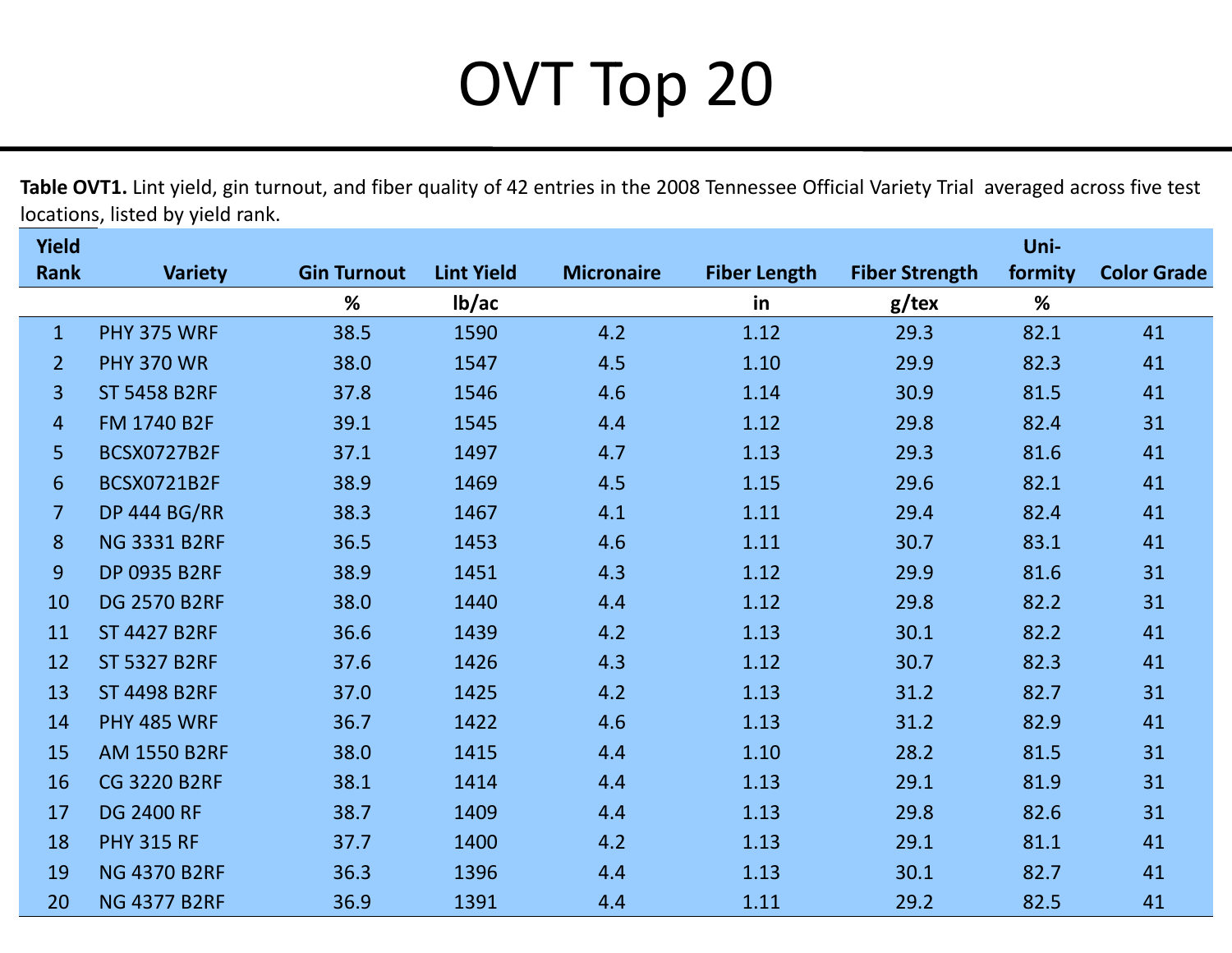# Sources Continued

- Seed Representatives
	- Advantages
		- $\overline{-}$  They have a thorough knowledge of their varieties
		- $-$  Can aid in placement and management
	- Disadvantages
		- Self interest